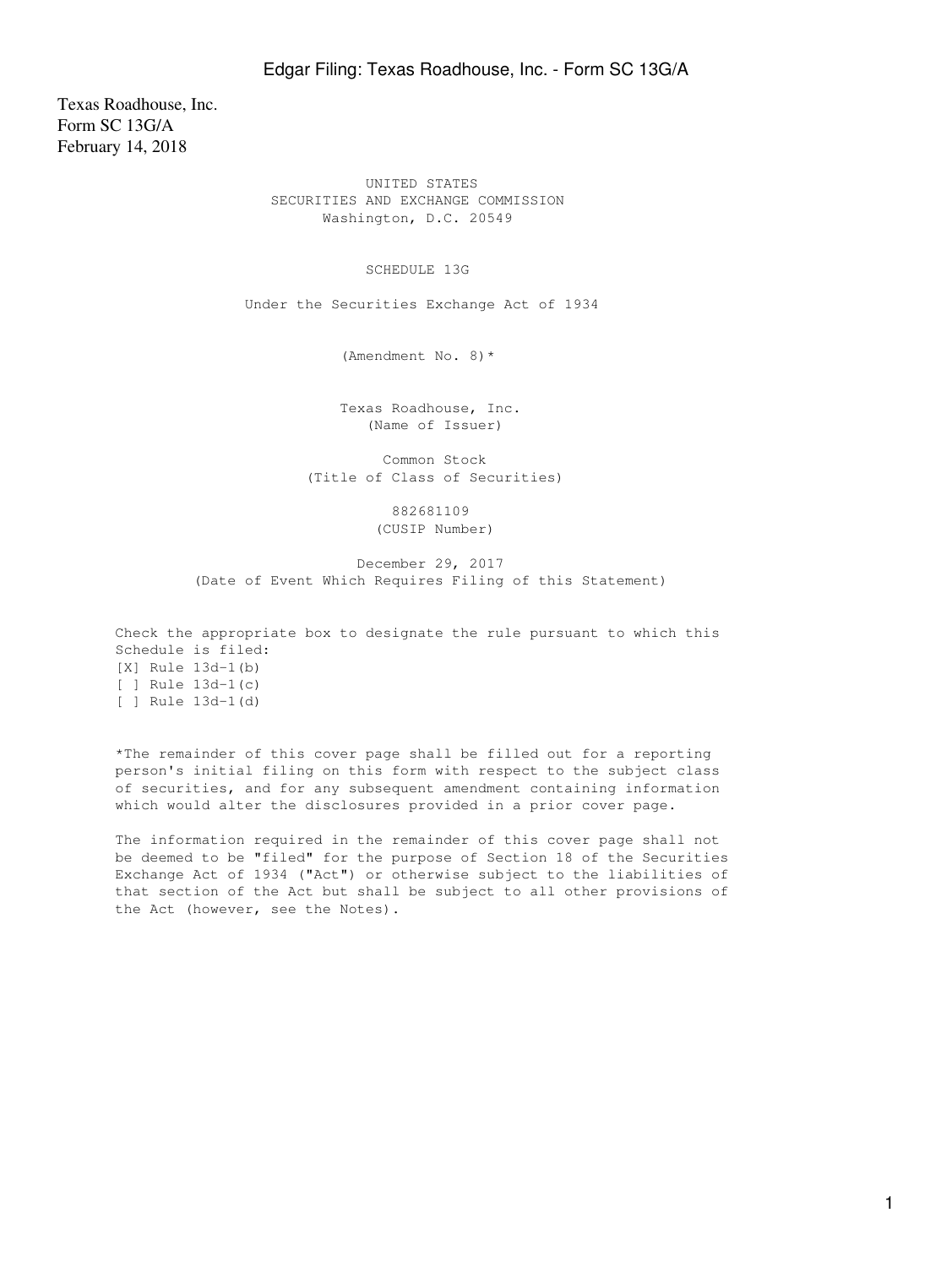CUSIP: 882681109 Page 1 of 4 1 NAMES OF REPORTING PERSONS I.R.S. IDENTIFICATION NOS. OF ABOVE PERSONS (ENTITIES ONLY) Capital Research Global Investors \*\* 2 CHECK THE APPROPRIATE BOX IF A MEMBER OF A GROUP (SEE INSTRUCTIONS) (a) (b) 3 SEC USE ONLY 4 CITIZENSHIP OR PLACE OF ORGANIZATION Delaware 5 SOLE VOTING POWER 5,439,698 6 SHARED VOTING POWER NUMBER OF SHARES NONE BENEFICIALL Y OWNED BY 7 SOLE DISPOSITIVE POWER EACH REPORTING 5,439,698 PERSON WITH: 8 SHARED DISPOSITIVE POWER NONE 9 AGGREGATE AMOUNT BENEFICIALLY OWNED BY EACH REPORTING PERSON 5,439,698 Beneficial ownership disclaimed pursuant to Rule 13d-4 10 CHECK BOX IF THE AGGREGATE AMOUNT IN ROW (9) EXCLUDES CERTAIN SHARES (SEE INSTRUCTIONS) 11 PERCENT OF CLASS REPRESENTED BY AMOUNT IN ROW 9 7.6% 12 TYPE OF REPORTING PERSON (SEE INSTRUCTIONS) IA

\*\* A division of Capital Research and Management Company (CRMC)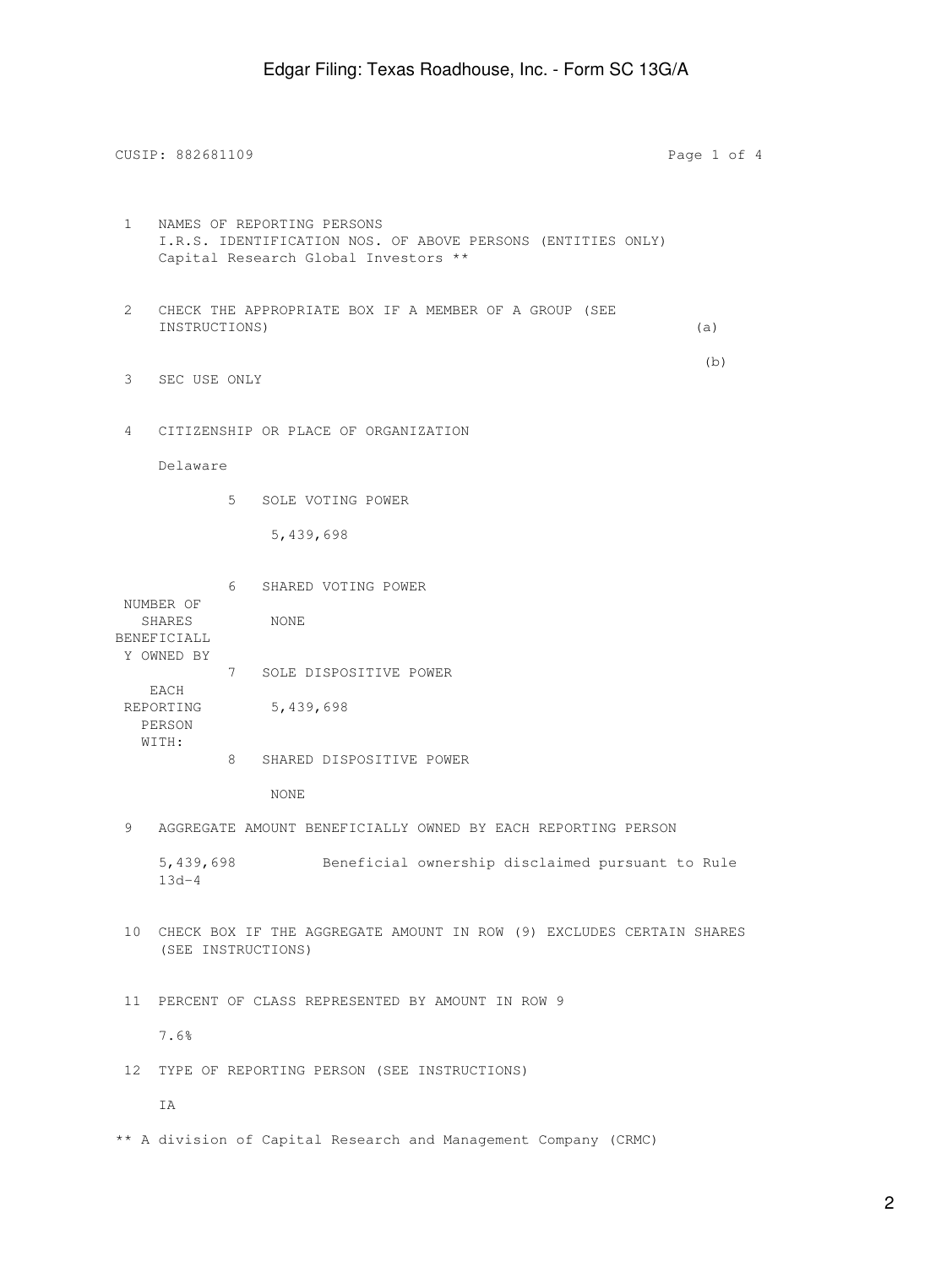CUSIP: 882681109 Page 2 of 4 SECURITIES AND EXCHANGE COMMISSION Washington, DC 20549 Schedule 13G Under the Securities Exchange Act of 1934 Amendment No. 8 Item 1(a) Name of Issuer: Texas Roadhouse, Inc. Item 1(b) Address of Issuer's Principal Executive Offices: 6040 Dutchmans Lane, Suite 200 Louisville, KY 40205 United States Item 2(a) Name of Person(s) Filing: Capital Research Global Investors Item 2(b) Address of Principal Business Office or, if none, Residence: 333 South Hope Street Los Angeles, CA 90071 Item 2(c) Citizenship: N/A Item 2(d) Title of Class of Securities: Common Stock Item 2(e) CUSIP Number: 882681109 Item 3 If this statement is filed pursuant to sections 240.13d-1(b) or 240.13d-2(b) or (c), check whether the person filing is a: (e) [X] An investment adviser in accordance with section 240.13d-1(b)(1)(ii)(E). Item 4 Ownership Provide the following information regarding the aggregate number and percentage of the class of securities of the issuer identified in Item 1. (a) Amount beneficially owned: (b) Percent of class: (c) Number of shares as to which the person has: (i) Sole power to vote or to direct the vote: (ii) Shared power to vote or to direct the vote: (iii) Sole power to dispose or to direct the disposition of:

(iv) Shared power to dispose or to direct the disposition of:

See page 2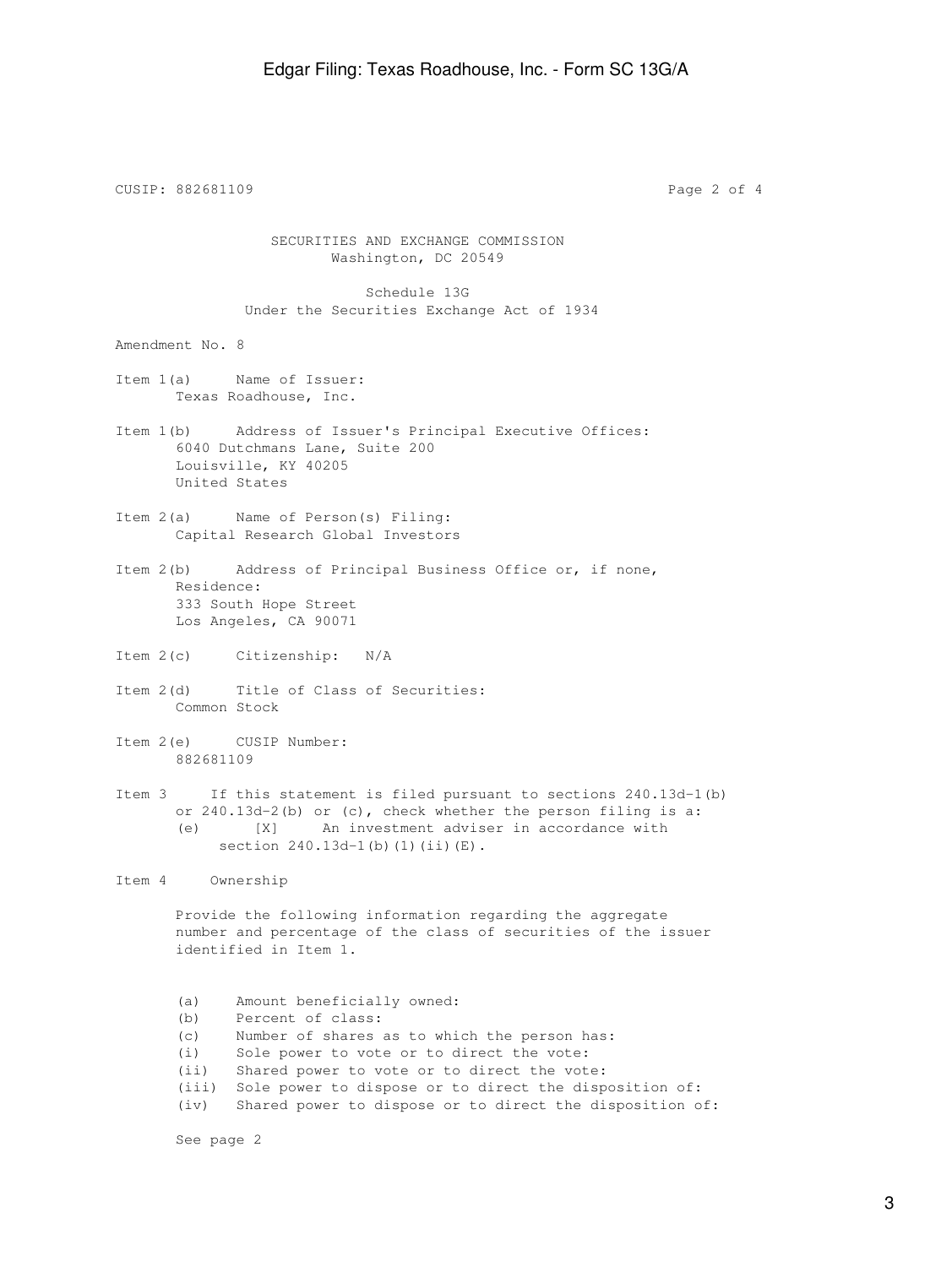## Edgar Filing: Texas Roadhouse, Inc. - Form SC 13G/A

 Capital Research Global Investors divisions of CRMC is deemed to be the beneficial owner of 5,439,698 shares or 7.6% of the 71,106,215 shares believed to be outstanding.

Item 5 Ownership of Five Percent or Less of a Class. If this statement is being filed to report the fact that as of the date CUSIP: 882681109 Page 3 of 4

 hereof the reporting person has ceased to be the beneficial owner of more than five percent of the class of securities, check the following: [ ]

Item 6 Ownership of More than Five Percent on Behalf of Another Person: One or more clients of Capital Research Global Investors have the right to receive or the power to direct the receipt of dividends from, or the proceeds from the sale of, the Common Stock of Texas Roadhouse, Inc.. Capital Research Global Investors holds more than five percent of the outstanding Common Stock of Texas Roadhouse, Inc. as of December 29, 2017 on behalf of each of the following client(s):

AMCAP Fund

- Item 7 Identification and Classification of the Subsidiary Which Acquired the Security Being Reported on By the Parent Holding Company or Control Person: N/A
- Item 8 Identification and Classification of Members of the Group: N/A
- Item 9 Notice of Dissolution of Group: N/A
- Item 10 Certification

 By signing below, I certify that, to the best of my knowledge and belief, the securities referred to above were acquired and are held in the ordinary course of business and were not acquired and are not held for the purpose of or with the effect of changing or influencing the control of the issuer of the securities and were not acquired and are not held in connection with or as a participant in any transaction having that purpose or effect.

## Signature

 After reasonable inquiry and to the best of my knowledge and belief, I certify that the information set forth in this statement is true, complete and correct.

Date: February 7, 2018

 Signature: /s/ Donald H. Rolfe Name/Title: Donald H. Rolfe - Senior Vice President and Senior Counsel, Fund Business Management Group Capital Research and Management Company